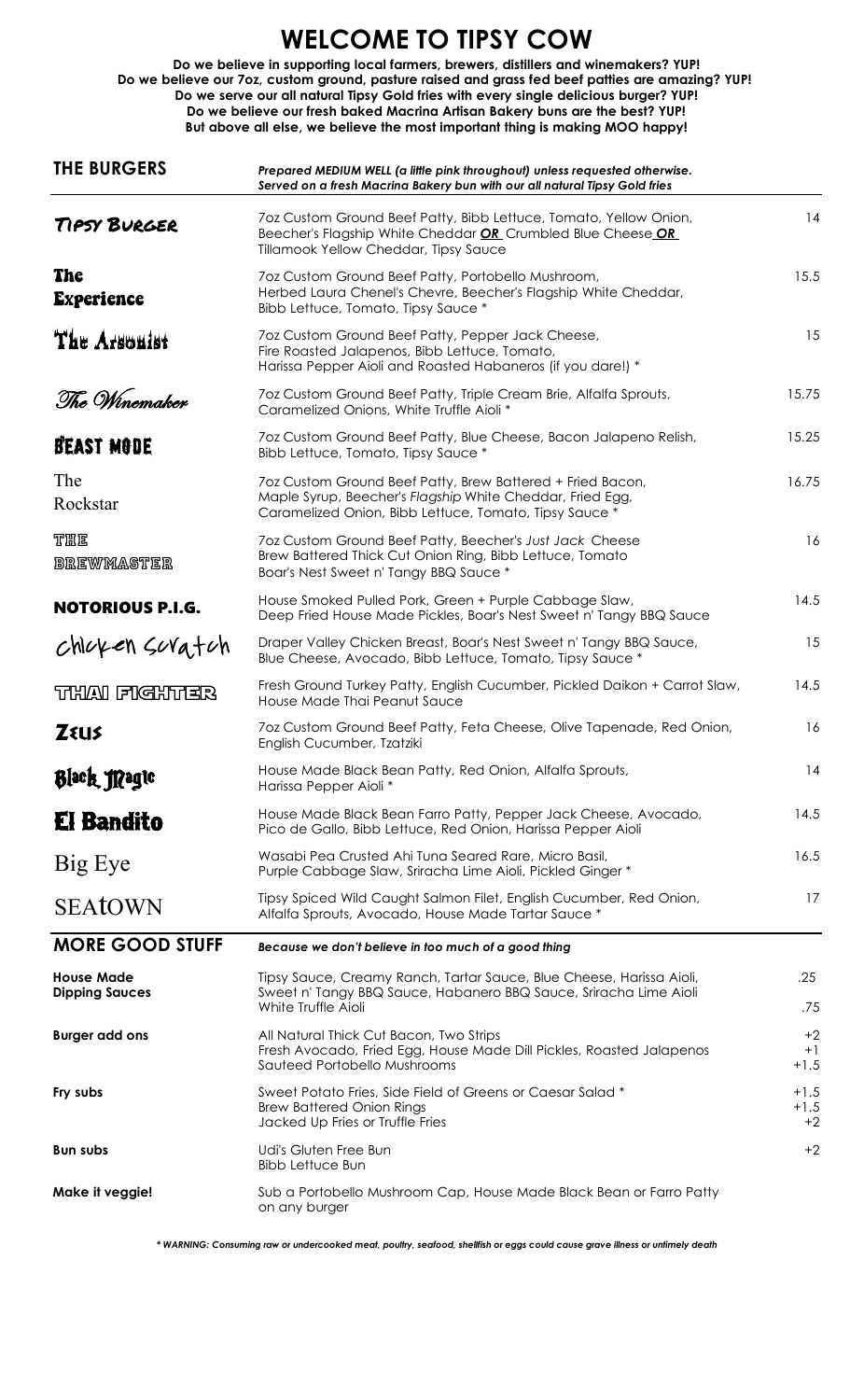| <b>THE SALADS</b>                          | Made with the freshest local, organic (whenever possible) produce available                                                                                                                                 |                        |
|--------------------------------------------|-------------------------------------------------------------------------------------------------------------------------------------------------------------------------------------------------------------|------------------------|
| FIELD OF GREENS                            | Mixed Greens, Cucumber, Red Onion, Tomatoes, Choice of<br>Creamy Balsamic or House Made Ranch Dressing                                                                                                      | 9                      |
| <b><i>SLASSIC SAESAR</i></b>               | Romaine, Parmesan, House Made Macrina Croutons and<br>Garlic Anchovy Dressing *                                                                                                                             | 9.5                    |
| Northwest Mixed Greens                     | Mixed Greens, Cranberries, Walnuts, Granny Smith Apples,<br>Laura Chenel Chevre, House Made Creamy Balsamic Dressing                                                                                        | 12                     |
| The Wedgie                                 | Bibb Lettuce Wedge, Red Onion, Bacon, Blue Cheese Crumbles,<br>Tomato, Croutons, House Made Blue Cheese Dressing                                                                                            | 11.5                   |
| Greek Kale Salad                           | Baby Kale, Cucumbers, Feta Cheese, Tomato, Chickpeas,<br>Olives, Citrus Vinaigrette                                                                                                                         | 12                     |
| Salad add ons                              | Draper Valley Chicken Breast<br>Custom Ground Beef Patty OR Turkey Patty<br>Wild Salmon Filet (Tipsy Spiced) OR Ahi Tuna Steak (Wasabi Crust)                                                               | $+5$<br>$+6$<br>$+7.5$ |
| <b>THE SNACKS</b>                          | Because one cannot live on burgers alone!                                                                                                                                                                   |                        |
| <b>Maple Bacon</b>                         | Brew Battered + Fried All Natural Bacon, Maple Syrup                                                                                                                                                        | $\overline{7}$         |
| <b>Cow Pou-tine</b>                        | All Natural Tipsy Gold Potato Fries, Beecher's Cheese Curds,<br>House Made Veal Gravy topped with a Fried Egg *                                                                                             | 12                     |
| Just Wingin' It                            | 3/4 Pound Of Lightly Fried Wings In The Sauce Of Your Choosing<br>Half + Half Wings Available For An Additional Charge<br>Sriracha + Honey Sauce, Sweet BBQ Sauce,<br>Thai Peanut Sauce, Habanero BBQ Sauce | 11<br>$+2$             |
| Dill With It                               | Battered + Lightly Fried House Made Dill Pickles, HarissaAioli *                                                                                                                                            | 9.5                    |
| <b>Onion Rings</b>                         | Thick Cut Yellow Onion, Brew Battered, Panko Coated + Fried,<br><b>Sweet BBQ Sauce</b>                                                                                                                      | 7                      |
| <b>THE FRIES</b>                           | All Natural Tipsy Gold potatoes or sweet potatoes fried to order                                                                                                                                            |                        |
| <b>Tipsy Gold Fries</b>                    | Ketchup + choice of one other dipping sauce                                                                                                                                                                 | 4.5                    |
| <b>Sweet Potato Fries</b>                  | Ketchup + choice of one other dipping sauce                                                                                                                                                                 | 5                      |
| <b>Truffle Fries</b>                       | All Natural Tipsy Gold Potato Fries, Truffle Oil, Parmesan, Parsley                                                                                                                                         | 7.5                    |
| <b>Jacked Up Fries</b>                     | All Natural Tipsy Gold Potato Fries, topped with<br>Jack Cheese + Roasted Jalapeno Sauce                                                                                                                    | $\overline{7}$         |
| <b>House Made Dipping</b><br><b>Sauces</b> | Tipsy Sauce, Creamy Ranch, Tartar Sauce, Honey Mustard<br>Blue Cheese, Harissa Aioli, Sweet n' Tangy BBQ Sauce,<br>Habanero BBQ Sauce, Sriracha Lime Aioli,<br>White Truffle Aioli                          | .25<br>.75             |
| <b>THE SHAKES</b>                          | Made with locally made vanilla soft serve ice cream                                                                                                                                                         |                        |
| <b>The Classics</b>                        | Vanilla, Chocolate, Strawberry                                                                                                                                                                              | 6                      |
| <b>Northwest Berry</b>                     | Blackberries, Wild Strawberries, Whipped Cream<br>Tip It with 44 North Huckleberry Vodka                                                                                                                    | 6.5<br>$+4$            |
| <b>Salted Caramel</b>                      | Caramel Sauce, Fleur de Sel, Whipped Cream<br>Tip It with Maker's Mark Whisky                                                                                                                               | 6.5<br>$+4$            |
| <b>Cookies + Cream</b>                     | Oreo Cookie Crumbles, Whipped Cream<br>Tip It with Godiva Chocolate Liqueur                                                                                                                                 | 6.5<br>$+4$            |
| <b>Bananas Foster</b>                      | Banana Puree, Caramel Sauce, Whipped Cream<br>Tip It with Captain Morgan Spiced Rum                                                                                                                         | 6.5<br>$+4$            |
| <b>Caffe Mochashake</b>                    | Achorhead Cold Brew Coffee, Dark Chocolate, Whipped Cream<br>Tip It with Kahlua Coffee Liquor                                                                                                               | 6.5<br>$+4$            |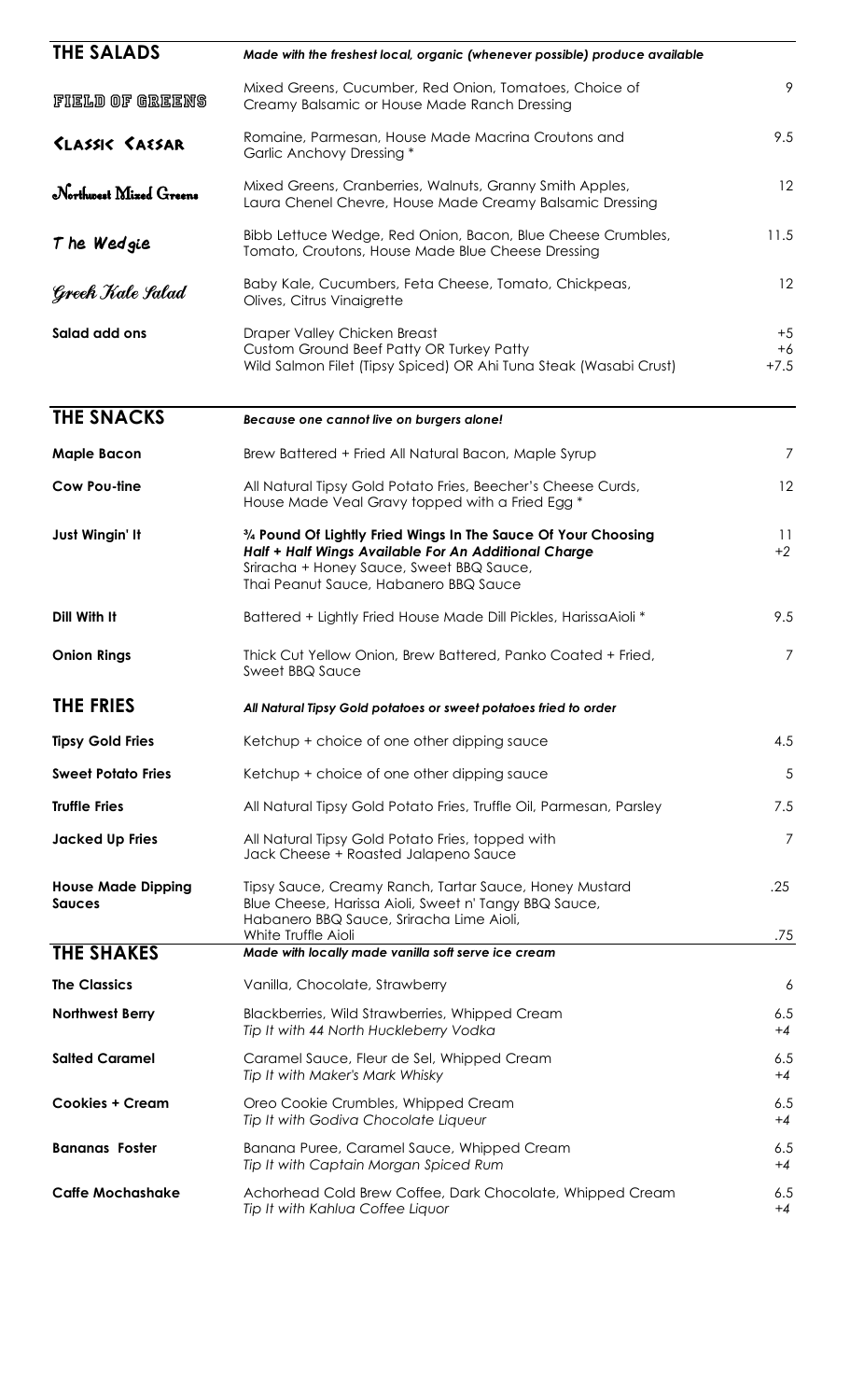| THE COCKTAILS                       |                                                                                                                             |          |
|-------------------------------------|-----------------------------------------------------------------------------------------------------------------------------|----------|
| South by Northwest                  | Sauza Gold Tequila, Pomegranate Puree, Lemon Juice,<br>Simple Syrup and Rainier Beer Served On The Rocks                    | 9.5      |
| <b>Convergence Zone</b>             | Gosling's Black Seal Rum, Lime Juice, Peychaud's Bitters<br>and Rachel's Ginger Beer Served On The Rocks                    | 9        |
| <b>Born and Raised</b>              | Woodinville Whiskey Co. Bourbon, Clear Creek Apple Brandy,<br>Fee Bros. Whiskey Barrel Bitters and Maple Syrup On The Rocks | 11       |
| Huck-n-Palmer                       | Deep Eddy Sweet Tea Vodka, 44 North Huckleberry Vodka,<br>Lemonade and a Splash of Soda                                     | 9.5      |
| Velodrome                           | Aviation Gin, Campari, Blood Orange Puree<br>and Simple Syrup Served Up                                                     | 9        |
| <b>Perfect Pear</b>                 | Absolut Pear Vodka, St. Germaine Elderflower Liqueur,<br>Grapefruit Juice, Lemon Juice and Simple Syrup Served Up           | 10       |
| <b>Tipsy Strawberry</b><br>Lemonade | Heritage Vodka, Strawberries, Lemonade, Balsamic Syrup<br>and Rosemary Sprig On The Rocks                                   | 9        |
| THE BUBBLES, PINK + WHITE WINES     |                                                                                                                             |          |
| <b>Bubbles</b>                      | Sophia Blanc de Blanc, Monterey CA 6.50z                                                                                    | 9.5      |
| <b>Bubbles</b>                      | Vueve Cliquot Brut Yellow Label, Reims NV France                                                                            | 76       |
| Rose                                | Gorman 42-39-56 Whole Lotta Rosie, Columbia Valley '19 WA                                                                   | 9.5/32   |
| Chardonnay                          | Ryan Patrick Wines Rock Island, Columbia Valley '18 WA                                                                      | 36       |
| Chardonnay (On Tap!)                | Board Track Racer The Vincent by Mark Ryan Winery '16 WA                                                                    | 9        |
| <b>Sauvignon Blanc</b>              | Chateau Ste. Michelle Sauvignon Blanc,<br>Horse Heaven '17, WA                                                              | 10/32    |
| <b>Riesling</b>                     | Sparkman Cellars Birdie, Columbia Valley '17, WA                                                                            | 35       |
| <b>Pinot Gris</b>                   | Erath Winery, Willamette Valley '17 OR                                                                                      | 10.5/34  |
| THE RED WINES                       |                                                                                                                             |          |
| <b>Pinot Noir</b>                   | Moobuzz, Monterey '16, CA                                                                                                   | 36       |
| Merlot                              | Milbrandt Vineyards, Columbia Valley '17                                                                                    | 9/29     |
| Syrah                               | Waterbrook, Columbia Valley '18 WA                                                                                          | 10/32    |
| <b>Cabernet Sauvignon</b>           | Luke, Wahluke Slope Columbia Valley '18 WA                                                                                  | 44       |
| <b>Cabernet Sauvignon</b>           | Board Track Racer by Mark Ryan The Vincent Red '17 WA                                                                       | 11/35    |
| <b>Cabernet Sauvignon</b>           | Mark Ryan Dead Horse, Red Mountain '17 WA                                                                                   | 72       |
| <b>Zinfandel</b>                    | Cline Ancient Vines, Contra Costa County '18 CA                                                                             | 42       |
| <b>Blend</b>                        | Pomum Cellars Red Wine '15, WA                                                                                              | 44       |
| <b>Blend</b>                        | The Devil You Don't Know Rhone Red '18 WA                                                                                   | 16/50    |
| <b>SANS ALCOHOL</b>                 |                                                                                                                             |          |
| <b>Strawberry Lemonade</b>          | Strawberries, Lemonade, Balsamic Syrup and Rosemary                                                                         | 4        |
| <b>Jones Sodas</b>                  | Blue Bubblegum, Green Apple, Grape,<br>Cream Soda or Orange Cream                                                           | 3.5      |
| With CO <sub>2</sub>                | Coke, Diet Coke and Sprite<br>Crater Lake Root Beer (on tap)                                                                | 3<br>3.5 |
| <b>Iced Tea</b>                     | Unsweetened Gold Peak Premium Iced Tea                                                                                      | 3        |
|                                     |                                                                                                                             |          |